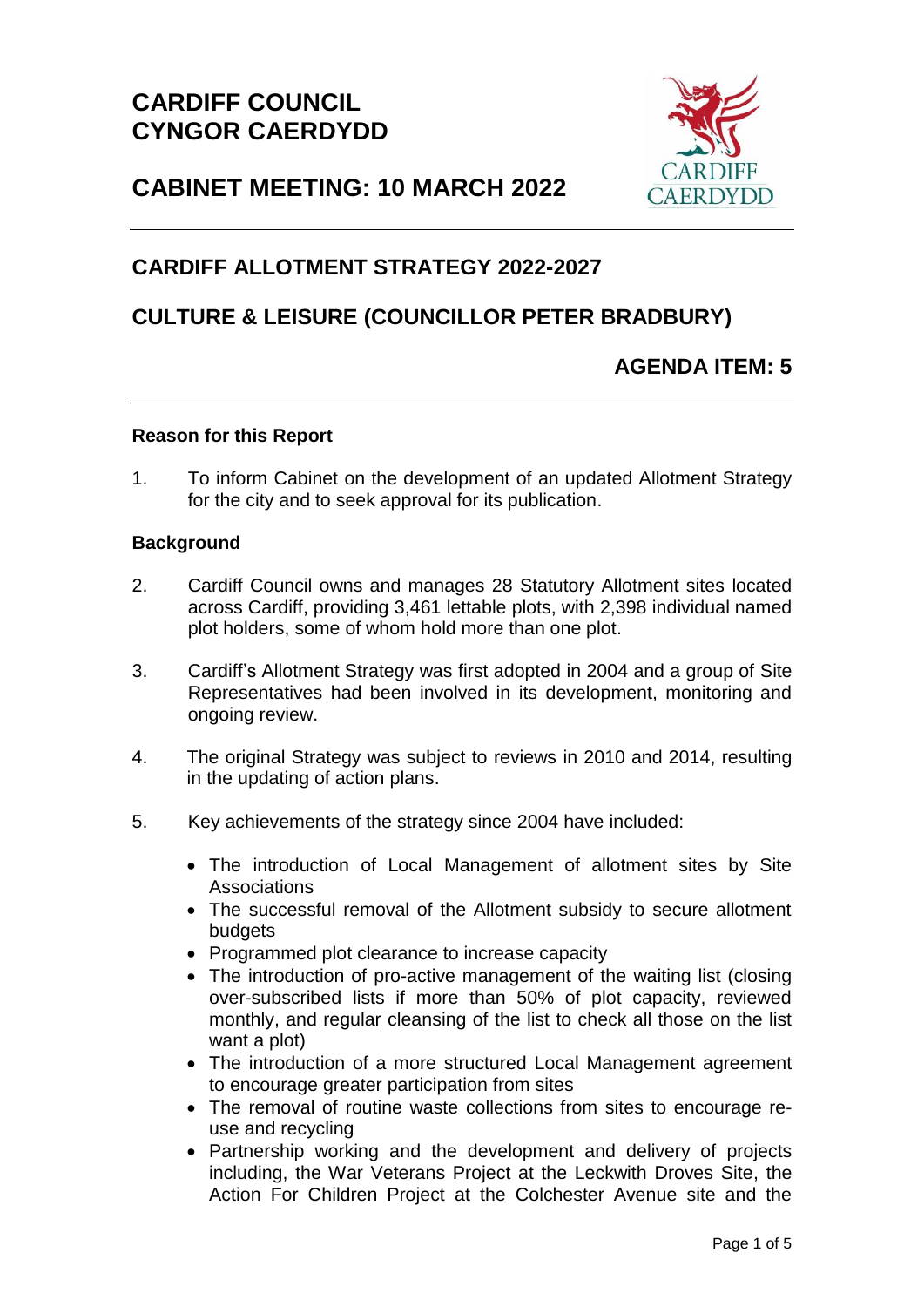emerging partnership with Travis Perkins that will see infrastructure improvements to sites, in areas of deprivation.

- 6. Engagement with the allotment community has been a key feature of, and integral to the review. A Strategy Review Group, led by Councillor Jane Henshaw, Assistant Cabinet Member for Local Environment, supported by site representatives and officers was established, to inform its development.
- 7. A comprehensive consultation exercise with allotment tenants was undertaken in the autumn of 2021. This exercise generated 499 responses, a 20% response rate. The outcomes from the consultation exercise that saw an overall increase in satisfaction when compared with the 2018 exercise are set out in Appendix 3 of the draft strategy document, at Appendix A.

#### **Issues**

- 8. The Strategy has been developed to address the key issues raised by the review group and outcomes from the consultation exercise involving tenants and site representatives, as set out below:
	- Lack of site representation on some sites
	- Lack of investment in allotment infrastructure, leading to a backlog of repairs
	- Allotment notices and procedures (which impact on turnover of tenancies)
	- Use of scarce resources (water/soil/peat)
	- Satisfying demand for plots, particularly owing to post pandemic interest in allotment gardening
	- Improving accessibility of allotments in terms of proximity and suitability
- 9. The Strategy also seeks to address the need to adapt the service to our changing climate linked to the Council's One Planet Strategy. There is also an opportunity to contribute to the Nature Recovery agenda by enabling local sites to utilise ground unsuitable for cultivation to support wildlife and biodiversity.
- 10. The updated Strategy has three key aims:
	- To make the best use of available resources
	- To provide a sustainable allotment service
	- To ensure allotment gardening is accessible
- 11. The Strategy document provides a full overview of the service and the constraints within which it currently operates. It highlights areas of concern which require further consideration to adapt the service to meet current and future needs, which include:
	- Reviewing allotment charging mechanisms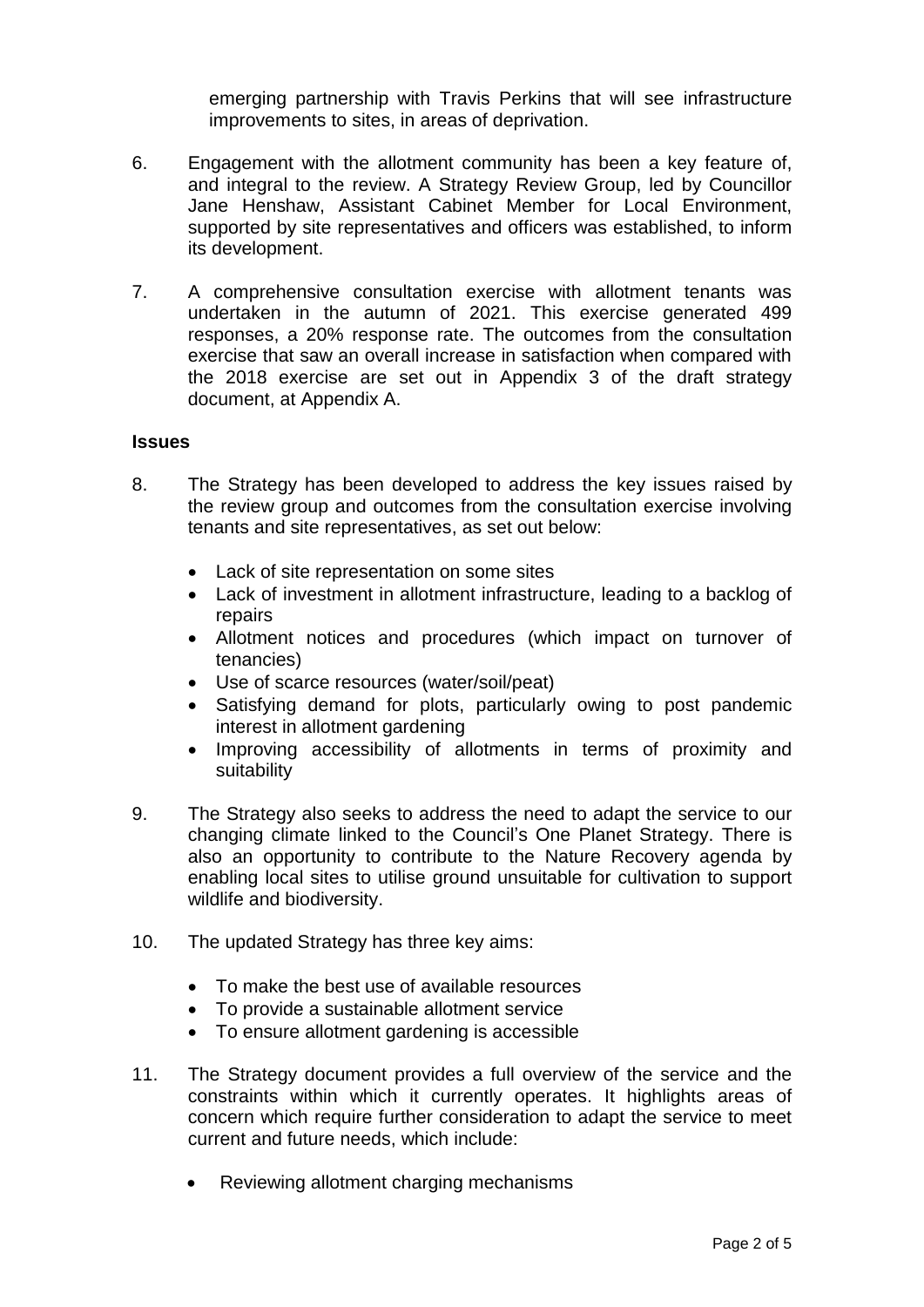- Reviewing the supply and use of treated water for irrigation to reduce the cost of wastage and increase the use of collected rainwater
- Addressing the use of pesticides and chemical fertilisers by plot holders, with a view to reducing and eventually eliminating their use
- Improving cultivation methods to enhance the conservation of soil and improve the growing medium
- Encouraging the intergenerational transfer of skills
- Improving support for site-based volunteers, including Site Representatives
- 12. The action plan, attendant to the strategy document has been designed to drive the delivery of thirty-four actions categorised in the short, medium and long term, and in order to achieve strategy aims.
- 13. Critical to the success of the strategy will be the continued engagement of the allotment community and the progress against the delivery of the action plan will continue to be monitored through a review forum of nominated Site Representatives who will make up the Strategy Review Group.

# **Reason for Recommendations**

14. To ensure that the key issues, challenges, and opportunities facing Cardiff's allotment service are addressed.

# **Financial Implications**

15. This report does not identify any additional financial implications. The strategy delivery plan includes a number of actions and objectives which are assumed to be met within the available budget resources or through any additional grant funding opportunities that become available.

# **Legal Implications**

16. The Allotments Act 1908 to 1950 provides the legal framework for allotments, which includes a duty upon local authorities to provide allotments. The strategy annexed to this report set out the Council's aims and objectives for providing this service.

# Equalities & Welsh Language

17. In considering this matter the decision maker must have regard to the Council's duties under the Equality Act 2010 (including specific Welsh public sector duties). Pursuant to these legal duties Councils must, in making decisions, have due regard to the need to (1) eliminate unlawful discrimination, (2) advance equality of opportunity and (3) foster good relations on the basis of protected characteristics. Protected characteristics are: (a). Age,( b ) Gender reassignment( c ) Sex (d) Race – including ethnic or national origin, colour or nationality, (e) Disability, (f) Pregnancy and maternity, (g) Marriage and civil partnership, (h)Sexual orientation (i)Religion or belief –including lack of belief.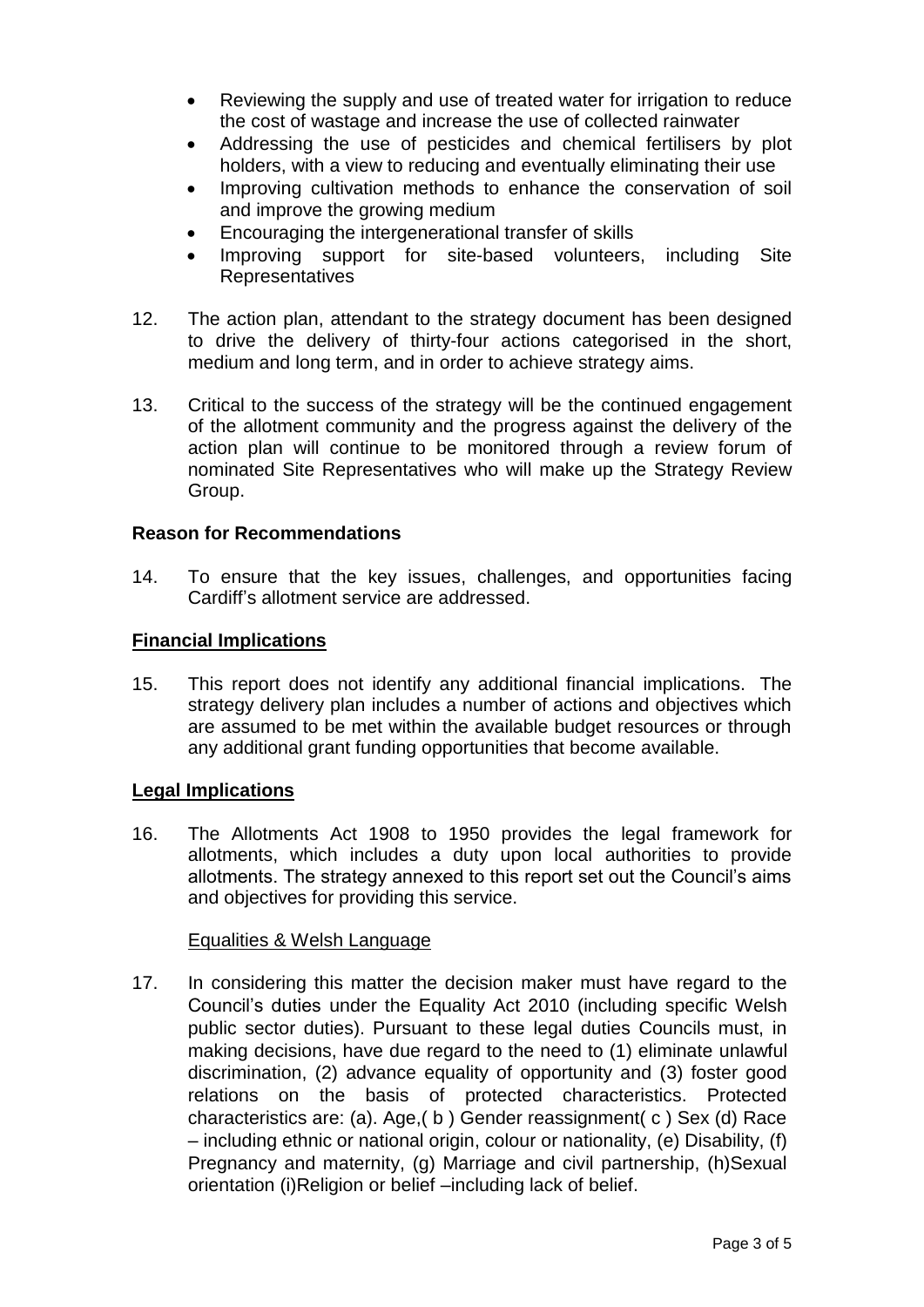- 18. When taking strategic decisions, the Council also has a statutory duty to have due regard to the need to reduce inequalities of outcome resulting from socio-economic disadvantage ('the Socio-Economic Duty' imposed under section 1 of the Equality Act 2010). In considering this, the Council must take into account the statutory guidance issued by the Welsh Ministers [\(WG42004 A More Equal Wales The Socio-economic](https://gov.wales/sites/default/files/publications/2021-03/a-more-equal-wales.pdf)  [Duty Equality Act 2010 \(gov.wales\)](https://gov.wales/sites/default/files/publications/2021-03/a-more-equal-wales.pdf) and must be able to demonstrate how it has discharged its duty.
- 19. An Equalities Impact Assessment aims to identify the equalities implications of the proposed decision, including inequalities arising from socio-economic disadvantage, and due regard should be given to the outcomes of an Equalities Impact Assessment, detailed at Appendix B.
- 20. The decision maker should be mindful of the Welsh Language (Wales) Measure 2011 and the Welsh Language Standards.

# The Well-being of Future Generations (Wales) Act 2015

- 21. The Well-Being of Future Generations (Wales) Act 2015 ('the Act') places a 'well-being duty' on public bodies aimed at achieving 7 national well-being goals for Wales - a Wales that is prosperous, resilient, healthier, more equal, has cohesive communities, a vibrant culture and thriving Welsh language, and is globally responsible. In discharging its duties under the Act, the Council has set, and published well-being objectives designed to maximise its contribution to achieving the national well-being goals. The wellbeing objectives are set out in Cardiff's Corporate Plan 2020 -23.
- 22. When exercising its functions, the Council is required to take all reasonable steps to meet its wellbeing objectives. This means that the decision makers should consider how the proposed decision will contribute towards meeting the wellbeing objectives and must be satisfied that all reasonable steps have been taken to meet those objectives.
- 23. The wellbeing duty also requires the Council to act in accordance with a 'sustainable development principle'. This principle requires the Council to act in a way which seeks to ensure that the needs of the present are met without compromising the ability of future generations to meet their own needs. Put simply, this means that Council decision makers must take account of the impact of their decisions on people living their lives in Wales in the future. In doing so, the Council must:
	- Look to the long term
	- Focus on prevention by understanding the root causes of problems
	- Deliver an integrated approach to achieving the 7 national well-being goals
	- Work in collaboration with others to find shared sustainable solutions